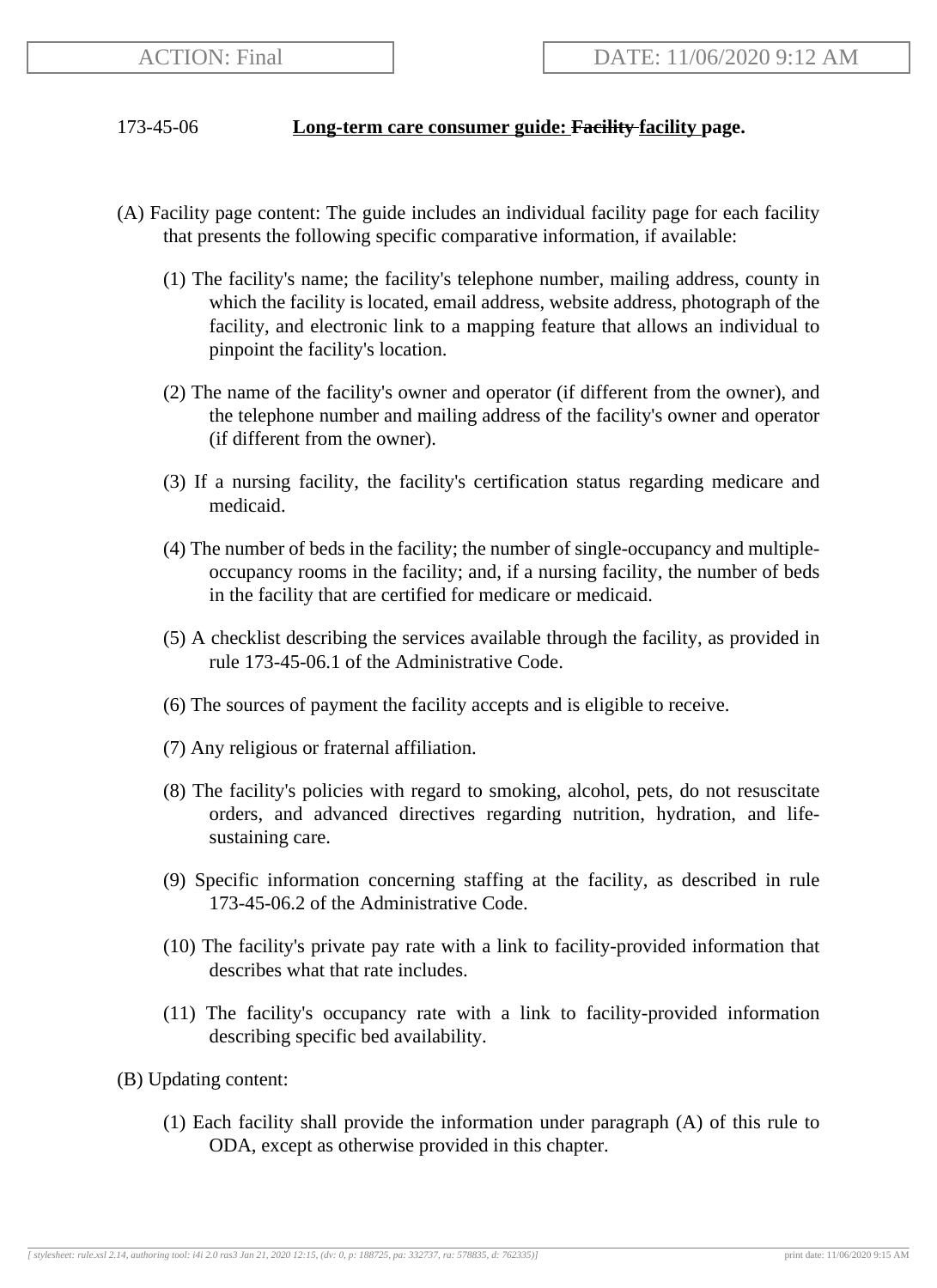- (2) ODA shall provide each facility with access to its facility page and allow the facility to update the information on that page at any time. An automated datestamping mechanism shall reflect the date of the most recent update.
- (3) ODA may update a facility page with publicly-available information about the facility (e.g., bed count, website address, payment sources, etc.).
- (4) ODA shall prohibit the facility from updating information on the facility page if the information would conflict with information obtained from a state or federal government agency. If there is a need to update information that is reflected in a database or report from a state or federal government agency, the facility shall make the government agency that owns the database or report aware of the necessary update.
- (C) Disclaimer: ODA shall include a disclaimer on the facility page that explains that the information appearing on each facility's facility page is provided and updated by the facility described on the page, and that the accuracy of the information appearing on a facility page is not routinely verified by ODA.